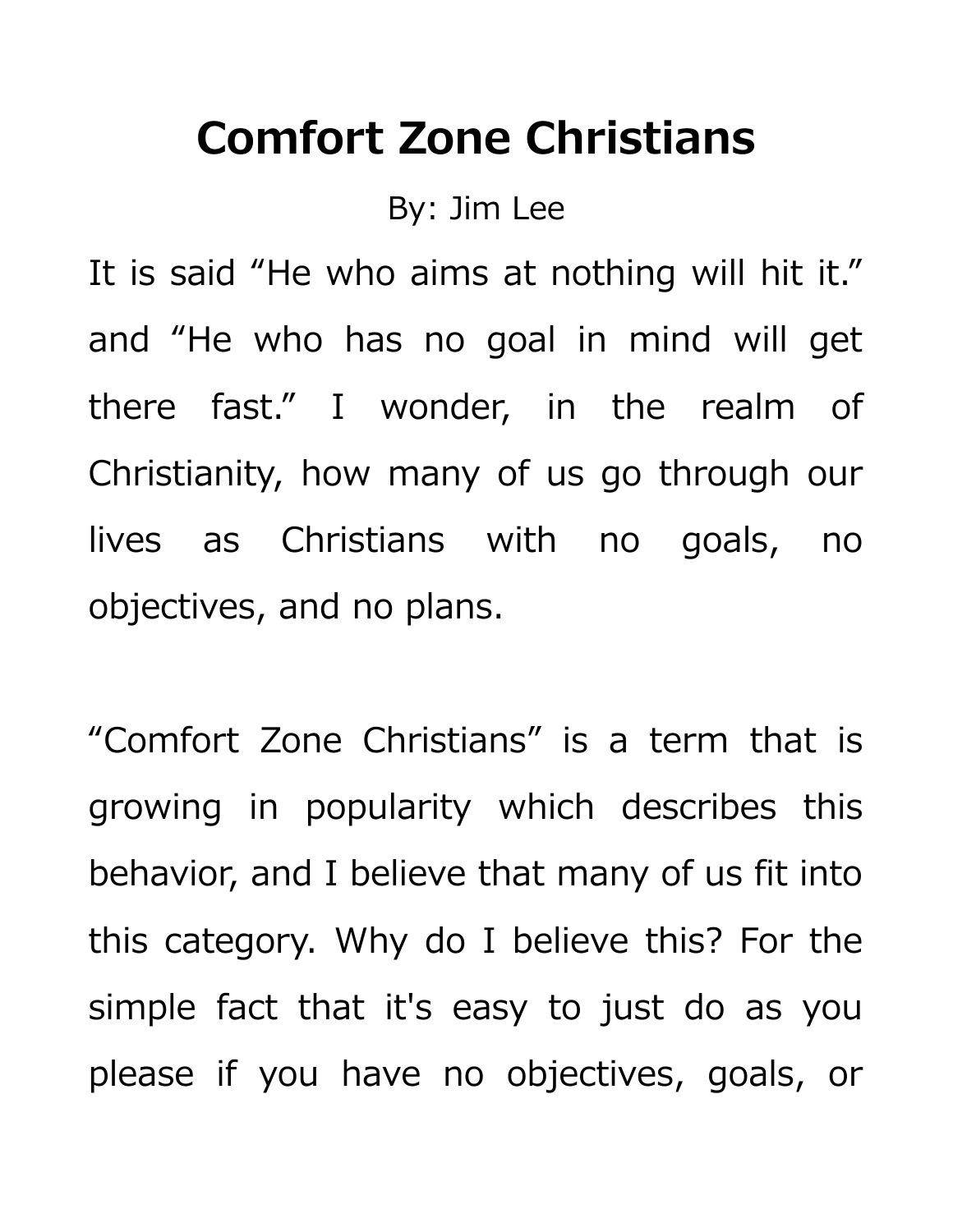plans in life. No plans mean no failures! What an easy life! Thus, with this attitude, everything is nice and safe within our "Comfort Zone." But is that where Jesus wants us to be? Oh yes, He did say in Matthew 11:28, "Come unto me...and I will give you rest." But I really don't think He meant for us to just "kick back and get comfortable" (cf. 2 Timothy 3: 12). Rest assured my brethren, one is not going to suffer any form of persecution while in their "Comfort Zone." I believe that God expects us to reach out beyond our private domain.

Let me illustrate with the following example.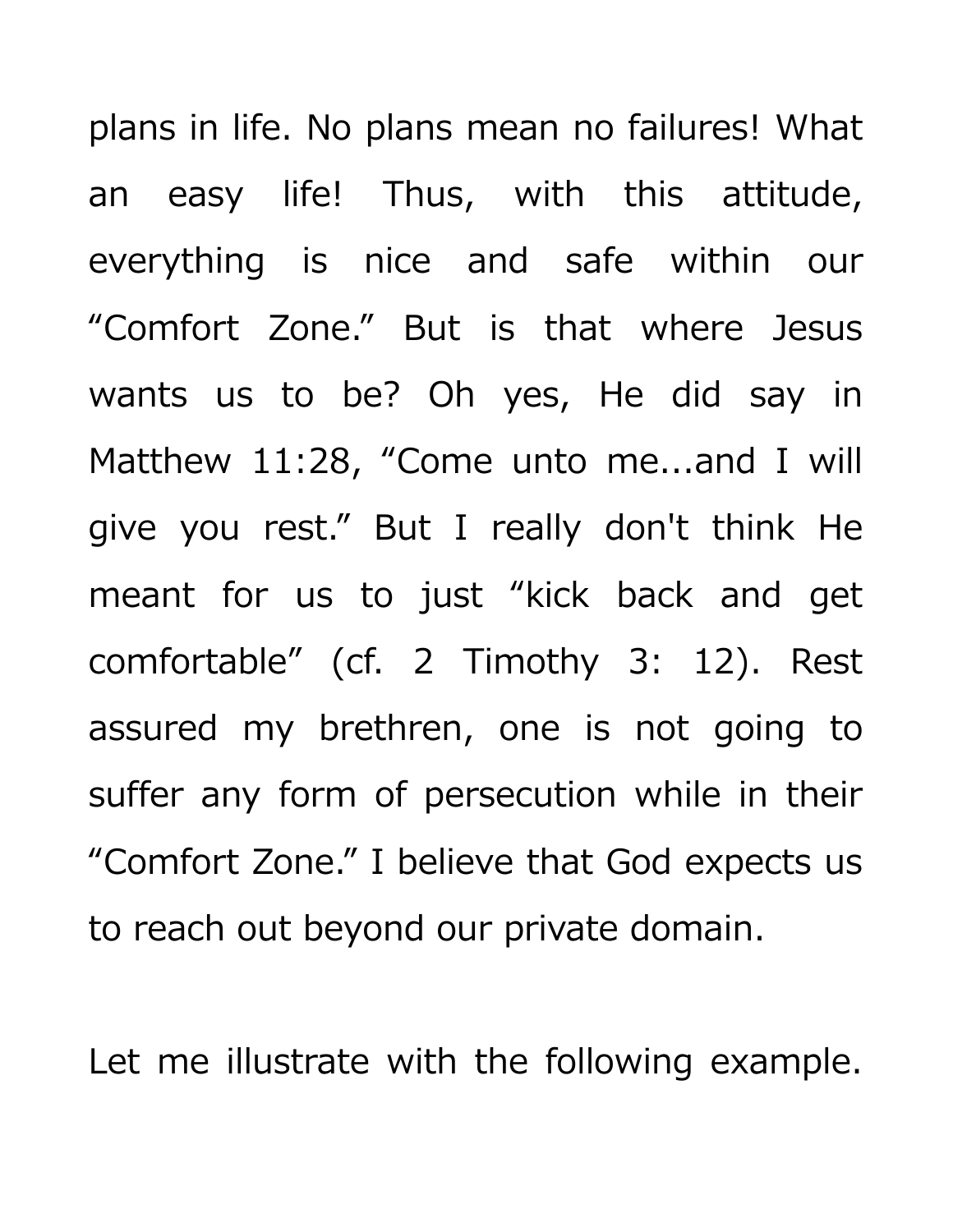When a baby eagle is left in its nest, it is in its "Comfort Zone." In order for it to learn to fly, it must leave its "Comfort Zone." Often, the mother eagle will begin to pull the feathers from the bottom of the nest, leaving the baby eagle sitting on the hard, sharp sticks that make up the next. Get the picture? Many of us are like that baby eagle. We snuggle down into our padded pew; we get comfortable and don't want to go out into the real world. What would happen to that eagle if it never left its nest? It would live and die never knowing the thrill of flight, never reaching its potential (cf. Revelation 3: 1). It's sad to say, but it's worth repeating, many of us are like that baby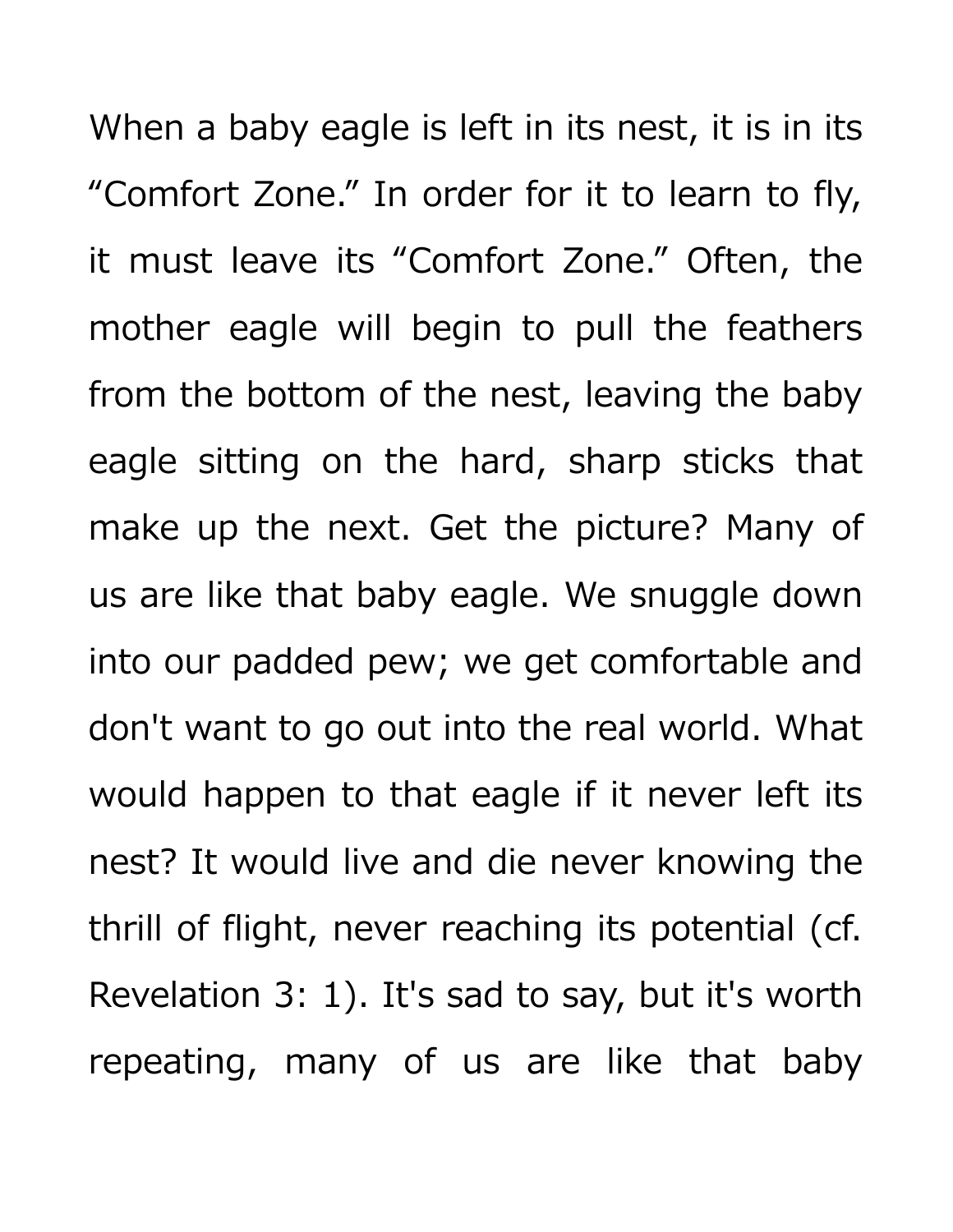eagle. We'll never know the thrill of flight because we never leave the nest. We'll never reach our potential, or even know what it is, because we won't leave our "Comfort Zone."

When Peter left the boat and walked to Jesus on the sea (Matthew 14: 22-31), he had to leave his "Comfort Zone." How many of us would get out of the boat and go to Jesus if He would bid us to come? Now, before you answer that too quickly, consider the fact that He commanded us to "Go out into the highways and hedges and compel them to come in, that my house may be filled" (Luke 14: 23). Jesus didn't ask us to walk on water,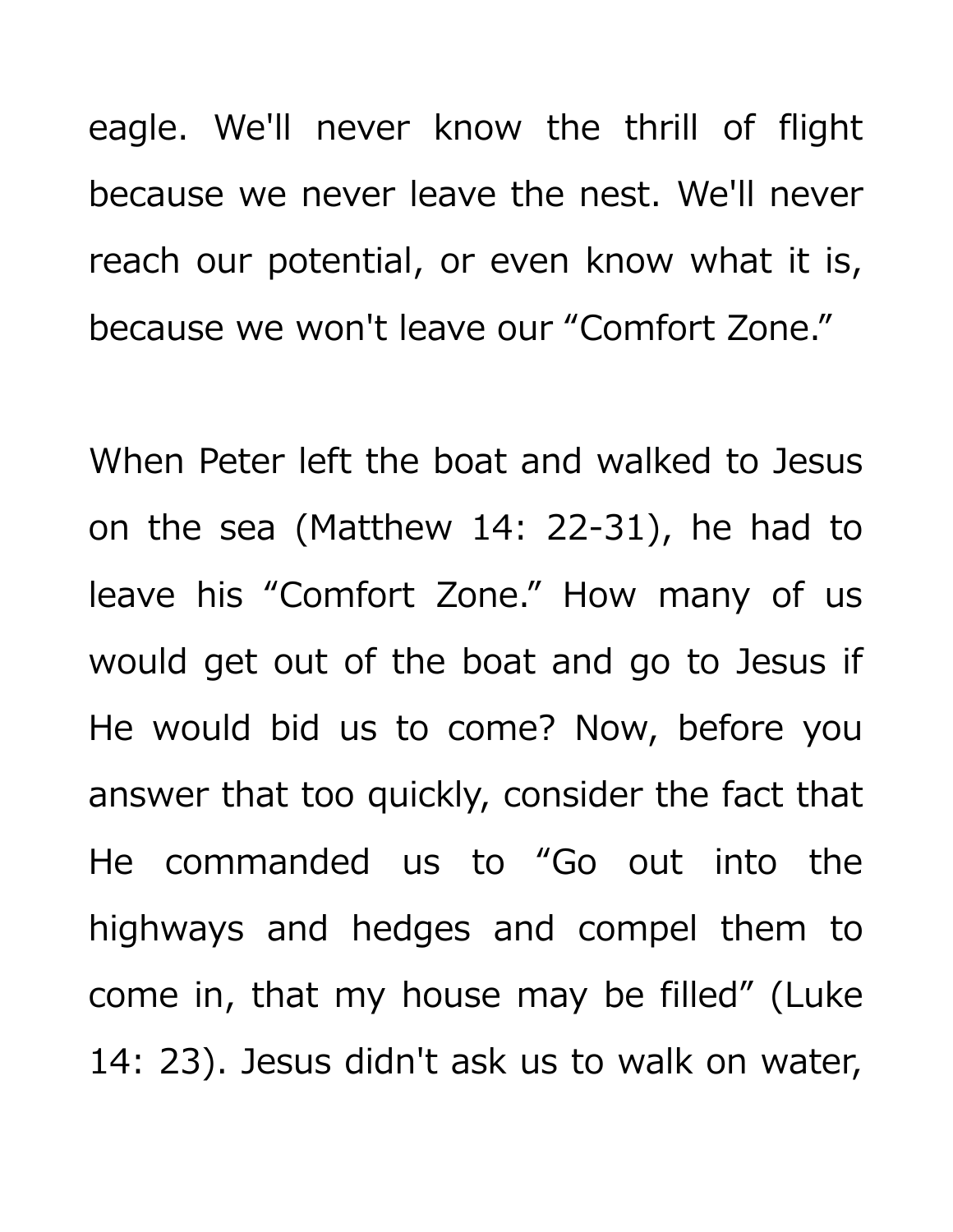just to go out and invite them to come in. But, when going out and ministering to people is suggested, some react with excuses as if you had asked them to walk on water! Brethren, we need to realize that the boat we must come out of is our "Comfort Zone"; the water we must walk on is the unsure ground of a new experience. This may be a hard road for some to conquer, and some of you may be thinking, "I'll never be able to conquer that road." If this is your thinking, let me remind you of something. A long, long time ago, this same Jesus had to conquer the road that led to Golgotha, "that is to say, a place of a skull" (Matthew 27: 33). In conquering that road,